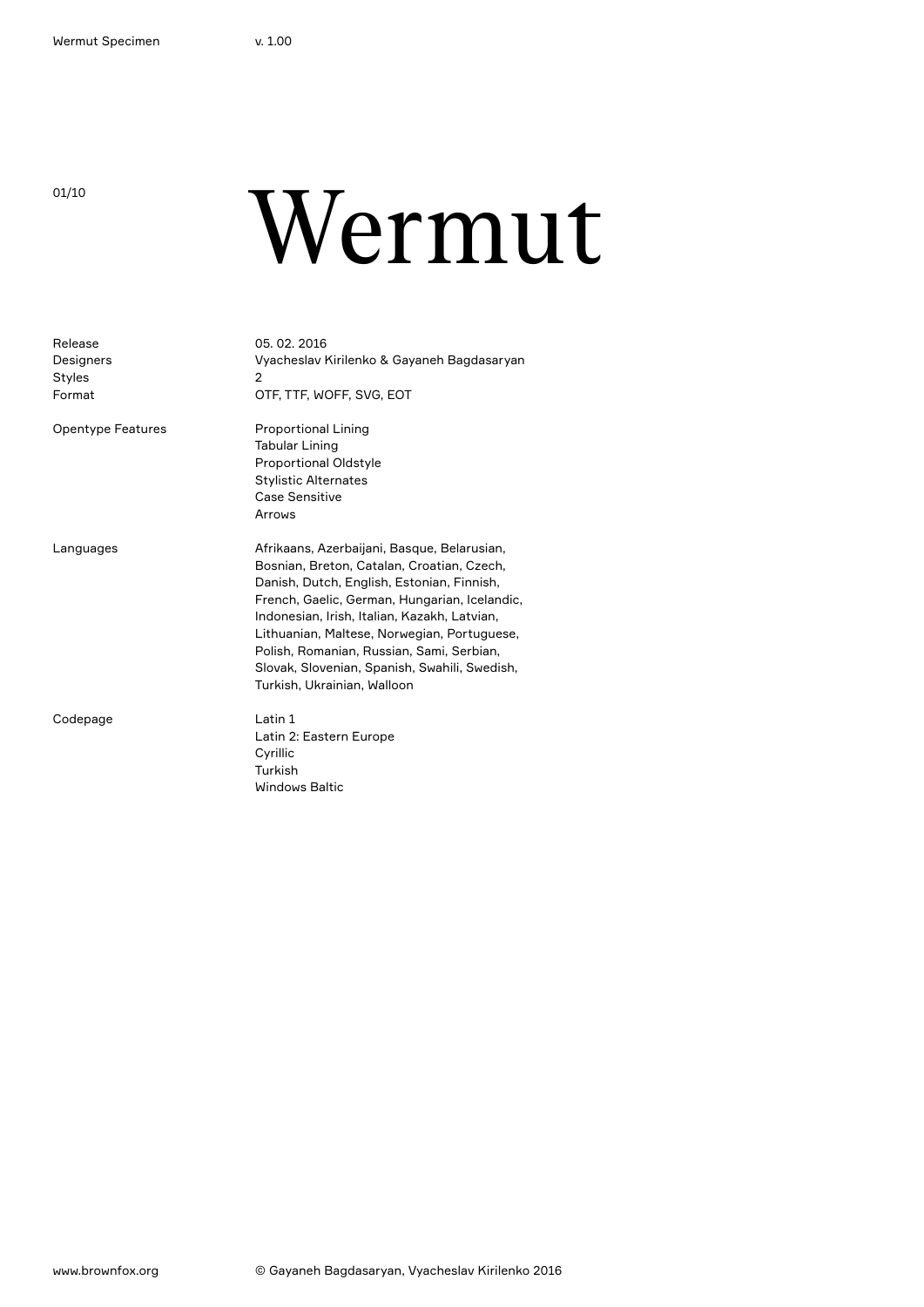02/10 Styles

### Wermut Regular *Wermut Italic*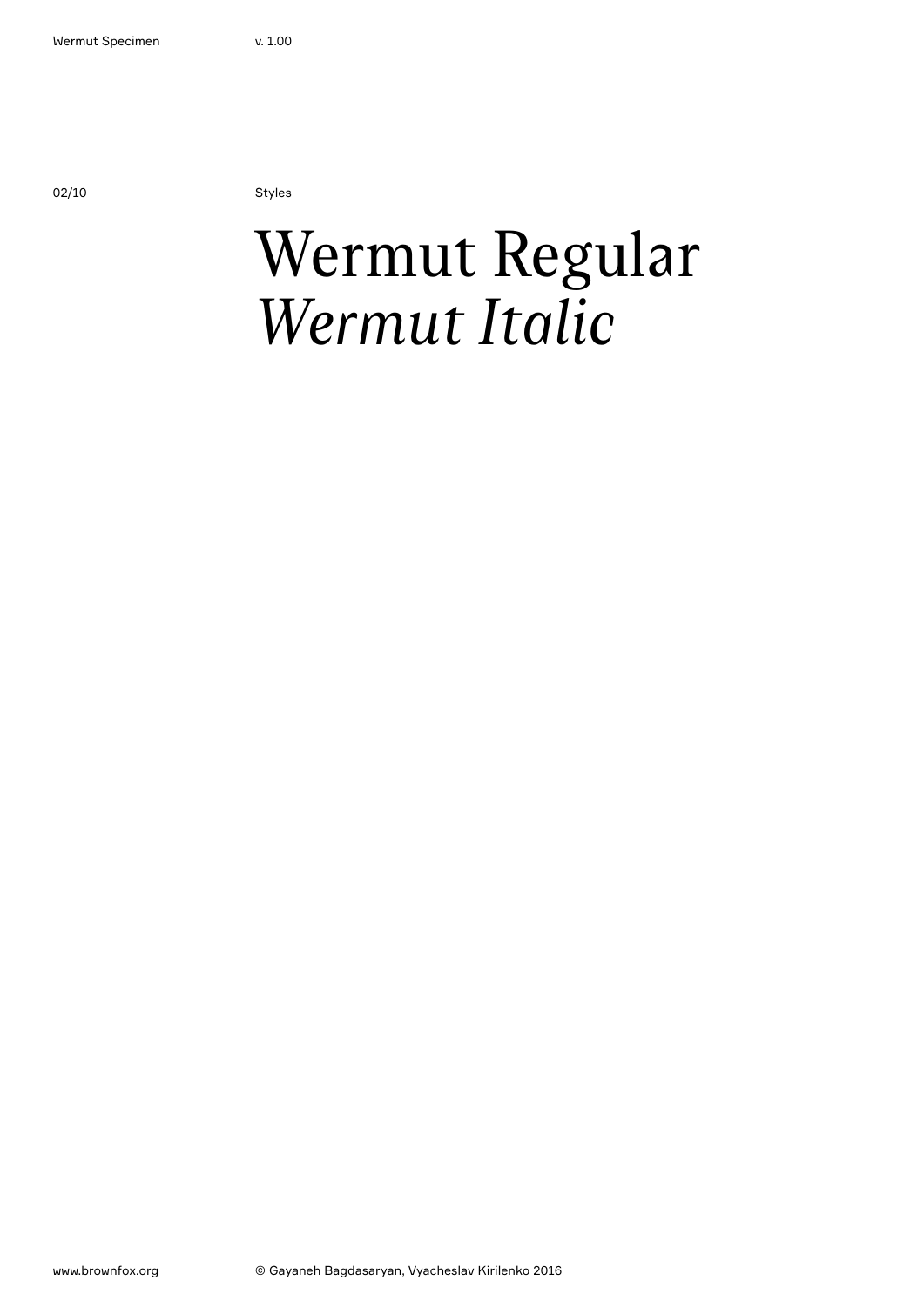$03/10$ 

Glyphs

| Latin Capitals                 | ABCDEFGHIJKLMNOPQRSTUVWXYZ                                                                                                                                                                 |
|--------------------------------|--------------------------------------------------------------------------------------------------------------------------------------------------------------------------------------------|
| Latin Lowercase                | abcdefghijklmnopqrstuvwxyz                                                                                                                                                                 |
| <b>Proportional Lining</b>     | 0123456789                                                                                                                                                                                 |
| Oldstyle                       | 0123456789                                                                                                                                                                                 |
| <b>Tabular Lining</b>          | 0123456789                                                                                                                                                                                 |
| <b>Discretionary Ligatures</b> | <b>IJijfbfhfifkfl</b>                                                                                                                                                                      |
| <b>Stylistic Alternates</b>    | uùúûũüůūŭűy                                                                                                                                                                                |
| Punctuation                    | $! \{? \ldots; \ldots \text{---} \rightarrow \bullet / \setminus ()[]\{\}\  \text{++} \text{***} \text{--} \text{***} \} \text{''''}, \text{``}, \text{``}, \text{``}, \text{``}) \text{}$ |
| Miscellaneous                  | $@8\%\%0^{\prime}$ $\oplus$ $\ell$ # $\odot$ $\otimes$ $\oplus$ $\mathsf{TMN}$ $\hookrightarrow$ $\uparrow$ $\rightarrow$ $\downarrow$                                                     |
| <b>Mathematical Operators</b>  | $\Omega \partial \Delta \Pi \pi + - \pm \times \div = \neq \langle -\rangle \leq \geq \sim \approx \Sigma \cdot \sqrt{\mu} \infty$                                                         |
| Numerators, Denominators       | $10123456789(+-1)1234567890(+-1)$                                                                                                                                                          |
| Superscript, Subscript         | $H^{0125456789(+-)}H_{0125456789(+-)}$                                                                                                                                                     |
| Ordinals                       | 1 <sup>0a</sup>                                                                                                                                                                            |
| Fractions                      | $\frac{1}{4}\frac{1}{2}\frac{3}{4}$                                                                                                                                                        |
| Proportional Currency          | \$€£¥PT¢f¤                                                                                                                                                                                 |
| <b>Tabular Currency</b>        | $$E$ <sub>F</sub> $F$ <sup><math>\phi</math></sup>                                                                                                                                         |
| <b>Accented Capitals</b>       | <i>AAAAAAAAAAÆÆBĆĈČČÇĎĎĐÈÉÊĔĔĒĔĖEFĜĞĠG</i>                                                                                                                                                 |
|                                | ĤĦÌÍĨĨĨĨĬĮİĴĶĹĻĽĿŁMŃŇŇŅŊÒÓÔÕØØŐŐŒPŔŘRŚ                                                                                                                                                     |
|                                | <i>ŜŠŞŚŞŤŢŤŦŢÙÚÛŨŨŨŨŮŰŲŴŴŴŴŶÝŶŸŹŽŻZĐ</i> Þ                                                                                                                                                 |
| <b>Accented Lowercase</b>      | àáâãäåāăąåææbćĉčċçďdđèéêĕëēĕėęfĝğġģĥħìíîïīīijijķ                                                                                                                                           |
|                                | ll'l·lmnnmoodooöggoogprifsssssttttuuuuuuuu                                                                                                                                                 |
|                                | wwwwyyyzzzap                                                                                                                                                                               |
| <b>Cyrillic Capitals</b>       | АБВГДЕЁЖЗИЙКЛМНОПРСТУФХЦЧШЩЪЫЬЭЮ                                                                                                                                                           |
|                                | ЯЂЋЃҐЄЅІЇЈЉЊЌЎЏҒҚҢҮҰҺӘӨ                                                                                                                                                                    |
| <b>Cyrillic Lowercase</b>      | абвгдеёжзийклмнопрстуфхцчшщъыьэюяђћ                                                                                                                                                        |
|                                | ŕґєѕії <i>јљњк</i> ўџғқңүұһәө                                                                                                                                                              |
| <b>Circled Numbers</b>         |                                                                                                                                                                                            |
|                                |                                                                                                                                                                                            |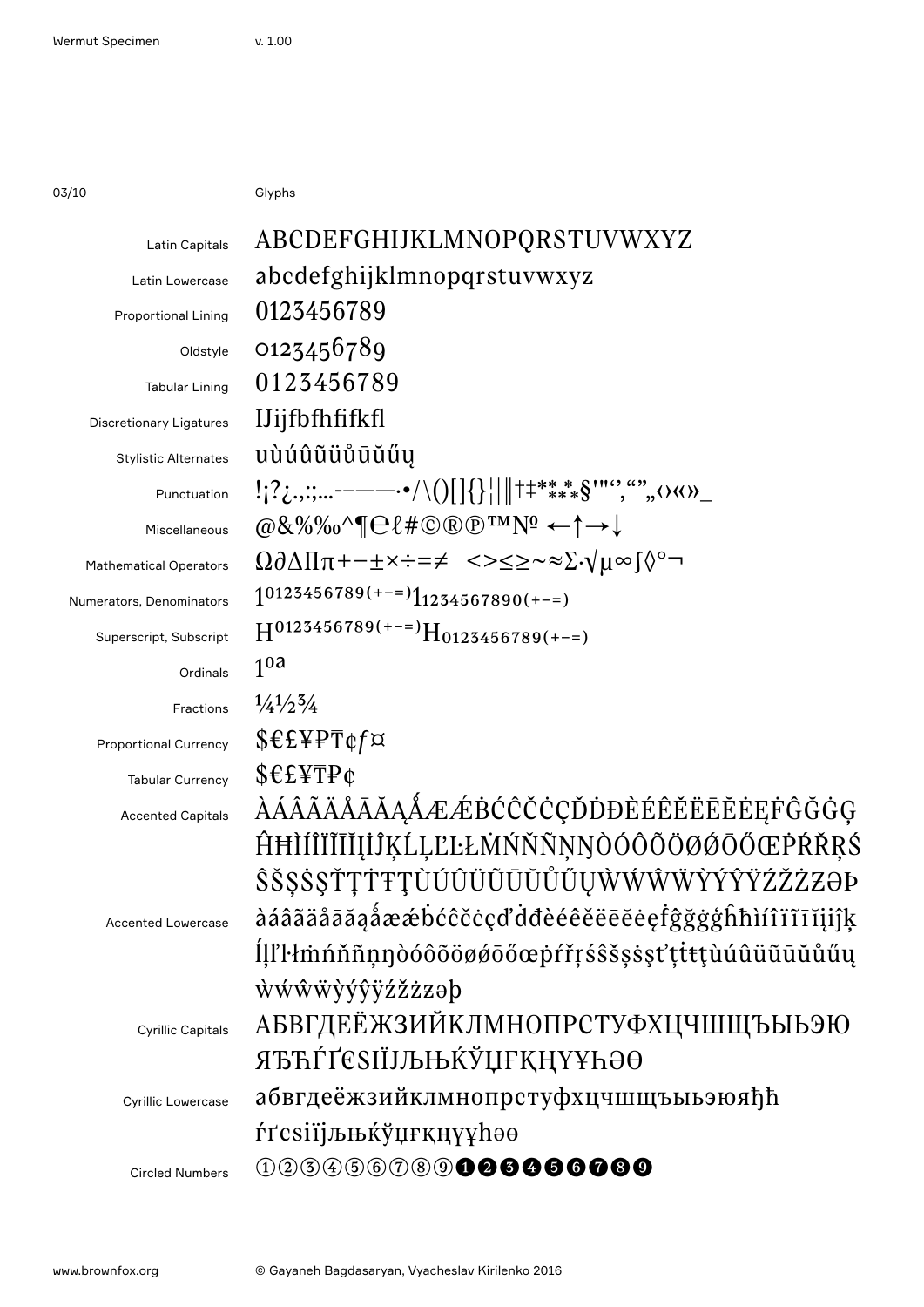| 04/10                        | Open Type Features (off/on) |                                 |
|------------------------------|-----------------------------|---------------------------------|
| Case Sensitive               | $\{H\}$ <i>i</i> $H_i$ «H»  | $\{H\}$ <i>i</i> Hi «H»         |
|                              | OSLO-ROME                   | OSLO-ROME                       |
| <b>Tabular Lining</b>        | 20.508                      | 20.508                          |
| Oldstyle                     | 10.508                      | 10.508                          |
| Fraction                     | 25/6 59/100                 | 25/659/100                      |
| Numerators, Denominators     | 182 142                     | 18 <sup>2</sup> 14 <sub>2</sub> |
| Superscript, Subscript       | West2 H2O                   | West <sup>2</sup> $H2O$         |
| Ordinals                     | 1ao                         | 1 <sup>30</sup>                 |
| Stylistic Alternates (Set 1) | Unequal                     | Unequal                         |
| Stylistic Alternates (Set 2) | A > Z                       | $A \rightarrow Z$               |
| Stylistic Alternates (Set 3) | (8)                         | (8)                             |
| Stylistic Alternates (Set 4) | (8)                         | 8                               |
|                              |                             |                                 |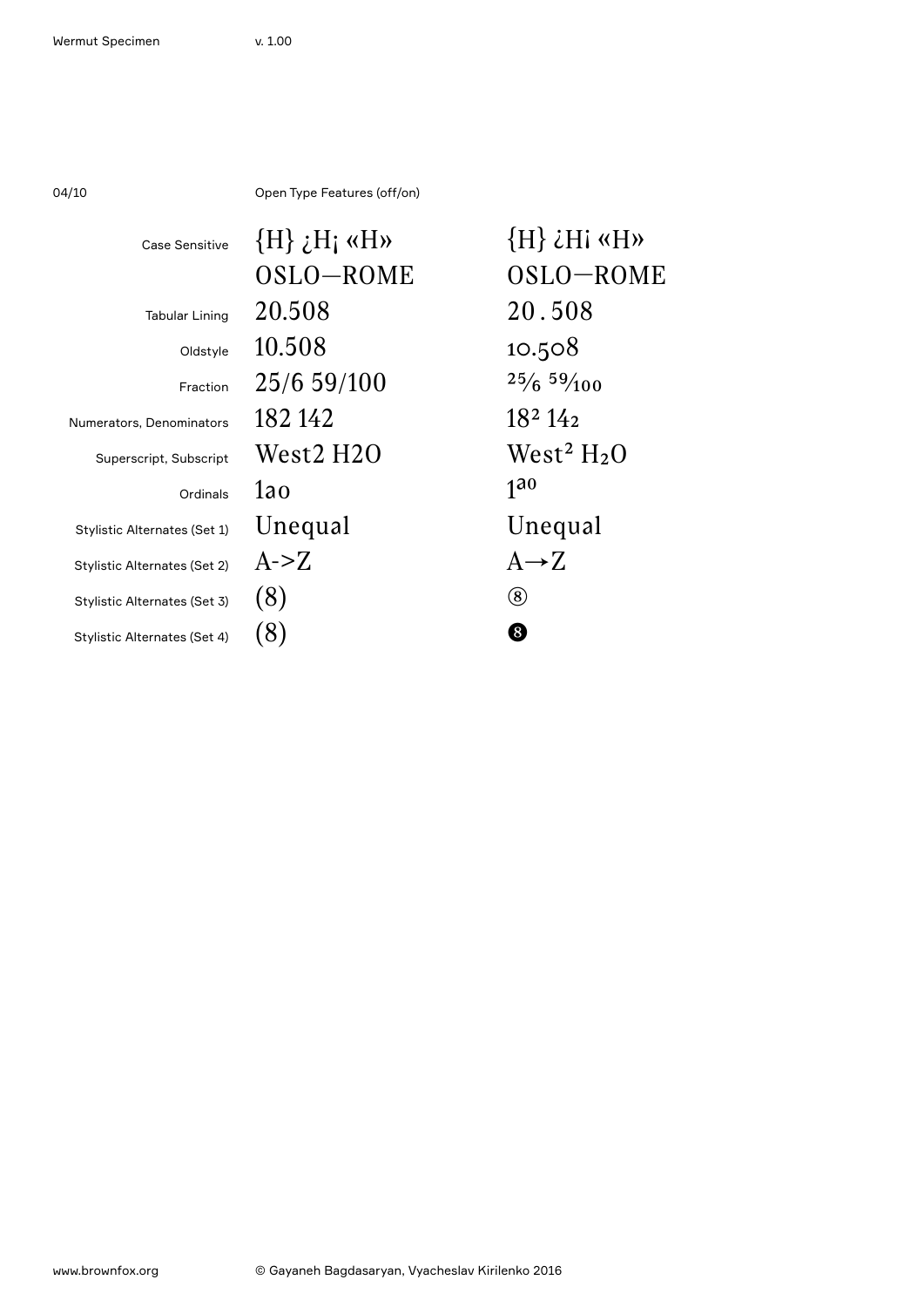05/10 Regular

### 48 points, 50 leading

## The Norwegian historian Yngvar Nielsen was commissioned

36 points, 40 leading

24 points, 28 leading

The Norwegian historian Yngvar Nielsen was commissioned by the Norwegian government in 1889 to

The Norwegian historian Yngvar Nielsen was commissioned by the Norwegian government in 1889 to determine this question in order to settle the contemporary question of Sami land rights. He concluded that the Sami had lived no further south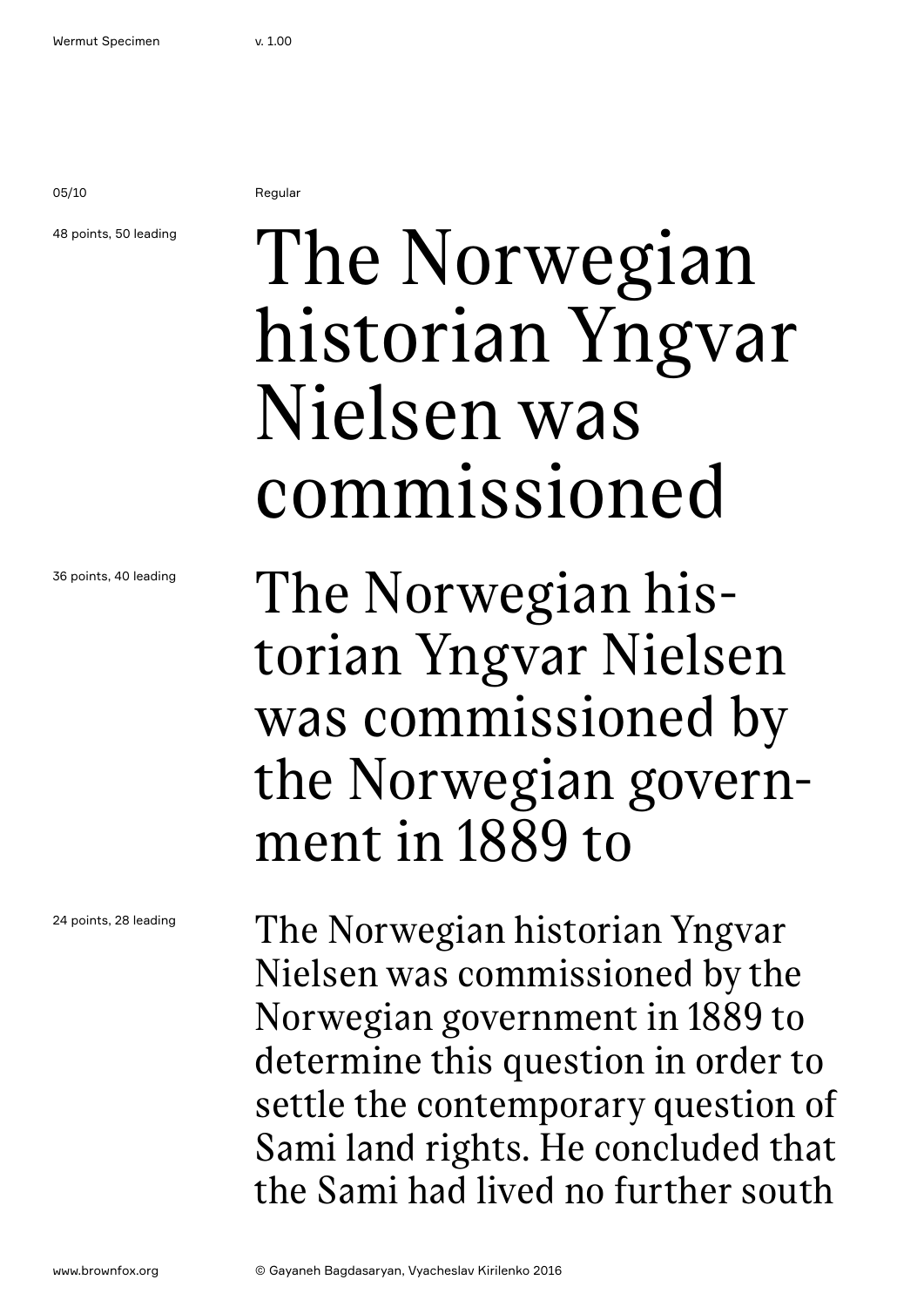| ۰, |  |
|----|--|
|----|--|

### Regular

14 points, 18.5 leading 12 points, 16 leading The Norwegian historian Yngvar Nielsen was commissioned by the Norwegian government in 1889 to determine this question in order to settle the contemporary question of Sami land rights. He concluded that the Sami had lived no further south than Lierne in Nord-Trøndelag county until around 1500, when they had started moving south, reaching the area around Lake Femunden in the 18th century. This hypothesis is still accepted among many historians, but has been the subject of scholarly debate in the 21st century. In favour of Nielsen's view, it is pointed out that no Sami settlement to the south of Lierne in medieval times has left any traces in written sources. This argument is countered by The Norwegian historian Yngvar Nielsen was commissioned by the Norwegian government in 1889 to determine this question in order to settle the contemporary question of Sami land rights. He concluded that the Sami had lived no further south than Lierne in Nord-Trøndelag county

until around 1500, when they had started moving south, reaching the area around Lake Femunden in the 18th century. This hypothesis is still accepted among many historians, but has been the subject of scholarly debate in the 21st century. In favour of Nielsen's view, it is pointed out that no Sami settlement to the south of Lierne in medieval times has left any traces in written sources. This argument is countered by pointing out that the Sami culture was nomadic and non-literary, and as such would not be expected to leave written sources. In recent years, the number of archaeological finds that are interpreted as indicating a Sami presence in Southern Norway in

9 points, 12 leading

The Norwegian historian Yngvar Nielsen was commissioned by the Norwegian government in 1889 to determine this question in order to settle the contemporary question of Sami land rights. He concluded that the Sami had lived no further south than Lierne in Nord-Trøndelag county until around 1500, when they had started moving south, reaching the area around Lake Femunden in the 18th century. This hypothesis is still accepted among many historians, but has been the subject of scholarly debate in the 21st century. In favour of Nielsen's view, it is pointed out that no Sami settlement to the south of Lierne in medieval times has left any traces in written sources. This argument is countered by pointing out that the Sami culture was nomadic

and non-literary, and as such would not be expected to leave written sources. In recent years, the number of archaeological finds that are interpreted as indicating a Sami presence in Southern Norway in the Middle Ages, has increased. These includes foundations in Lesja, in Vang in Valdres and in Hol and Ål in Hallingdal. Proponents of the Sami interpretations of these finds assume a mixed populations of Norse and Sami people in the mountainous areas of Southern Norway in the Middle Ages. Up to around 1500 the Sami were mainly fishermen and trappers, usually in a combination, leading a nomadic lifestyle decided by the migrations of the reindeer. Around 1500, due to excessive hunting, again provoked by the fact that the Sami had to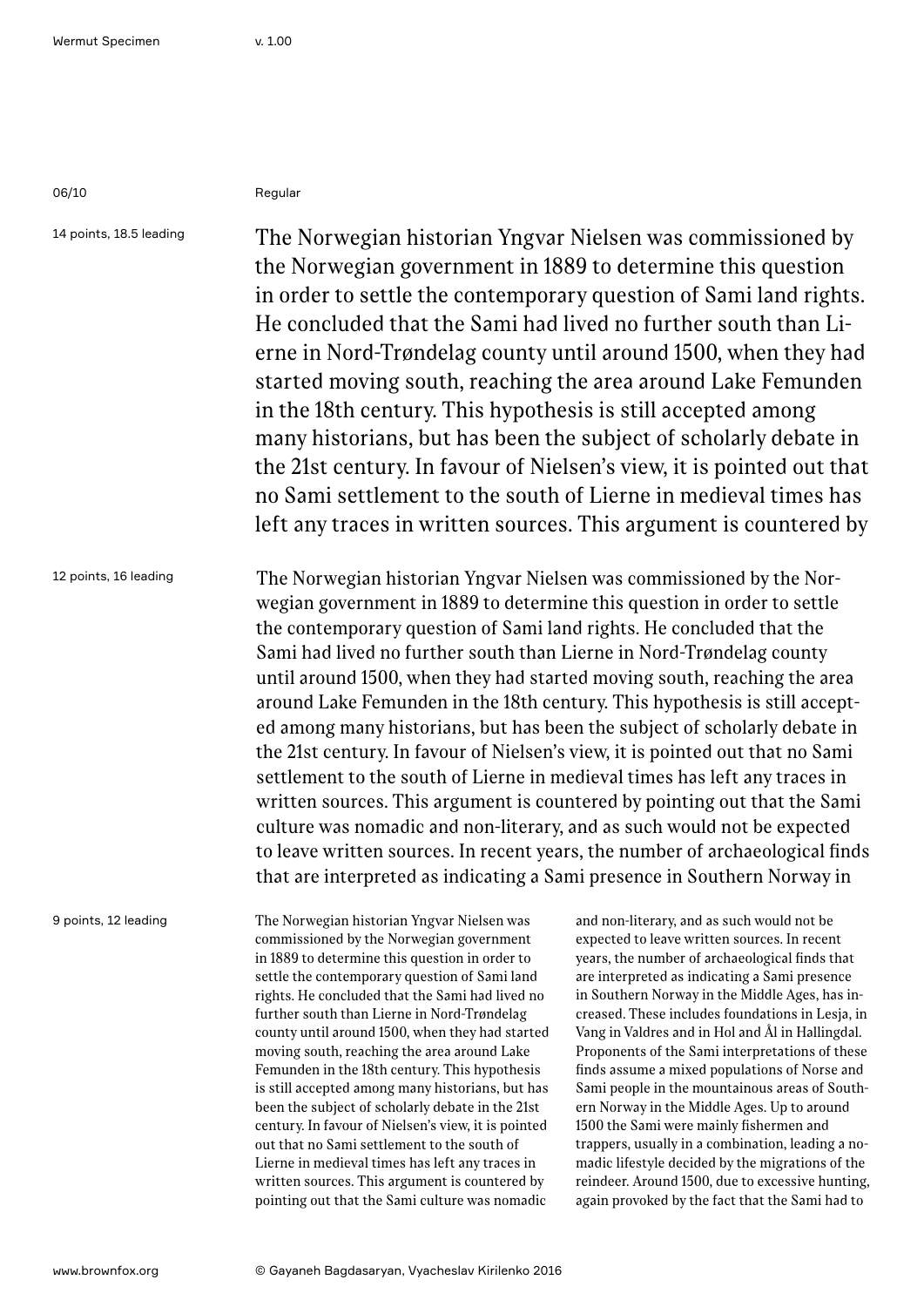German, French 9 points, 12 leading

07/10 Regular

Er warf sich auf sein Bett und nahm vom Waschtisch einen schönen Apfel, den er sich gestern abend für das Frühstück vorbereitet hatte. Jetzt war er sein einziges Frühstück und jedenfalls, wie er sich beim ersten großen Bissen versicherte, viel besser, als das Frühstück aus dem schmutzigen Nachtcafé gewesen wäre, das er durch die Gnade der Wächter hätte bekommen können. Er fühlte sich wohl und zuversichtlich, in der Bank versäumte er zwar heute vormittag seinen Dienst, aber das war bei der verhältnismäßig hohen Stellung, die er dort einnahm, leicht entschuldigt. Sollte er die wirkliche Entschuldigung anführen? Er gedachte es zu tun, Würde man ihm nicht glauben, was in diesem Fall begreiflich war, so konnte

Dersom der ingen evig Bevidsthed var i et Menneske, dersom der til Grund for Alt kun laae en vildt gjærende Magt, der vridende sig i dunkle Lidenskaber frembragte Alt, hvad der var stort og hvad der var ubetydeligt, dersom en bundløs Tomhed, aldrig mættet, skjulte sig under Alt, hvad var da Livet Andet end Fortvivlelse? Dersom det forholdt sig saaledes, dersom der intet helligt Baand var, der sammenknyttede Menneskeheden, dersom den ene Slægt stod op efter den anden som Løvet i Skoven, dersom den ene Slægt afløste den anden som Fuglesangen i Skoven, dersom Slægten gik gjennem Verden, som Skibet gaaer gjennem Havet, som Veiret gjennem Ørkenen, en tankeløs og ufrugtbar Gjerning, dersom en evig Glemsel altid hung-

Pocítil tehdy nevysvětlitelnou lásku k té téměř neznámé dívce; zdálo se mu, že je to dítě, které někdo položil do ošatky vytřené smolou a poslal po vodě řeky, aby ji Tomáš vylovil na břeh své postele. Zůstala u něho týden, než se uzdravila, a pak zase odjela do svého města vzdáleného dvě stě kilometrů od Prahy. A tehdy přišla ta chvíle, o které jsem mluvil a která mi připadá jako klíč k jeho životu: stoj í u okna, dívá se do dvora na zdi protěj ších činžáků a přemýšlí: Má ji pozvat do Prahy natrvalo? Bál se té odpovědnosti. Kdyby ji teď k sobě pozval, přijela by za ním, aby mu nabídla celý svůj život. Anebo se j í už nemá hlásit? To by znamenalo, že Tereza zůstane servírkou v restauraci jednoho zapadlého města a on ji už nikdy neuvidí. Chtěl, aby za ním Ma mère, quand il fut question d'avoir pour la première fois M. de Norpois à dîner, ayant exprimé le regret que le Professeur Cottard fût en voyage et qu'elle-même eût entièrement cessé de fréquenter Swann, car l'un et l'autre eussent sans doute intéressé l'ancien Ambassadeur, mon père répondit qu'un convive éminent, un savant illustre, comme Cottard, ne pouvait jamais mal faire dans un dîner, mais que Swann, avec son ostentation, avec sa manière de crier sur les toits ses moindres relations, était un vulgaire esbrouffeur que le Marquis de Norpois eût sans doute trouvé selon son expression, «puant». Or cette réponse de mon père demande quelques mots d'explication, certaines personnes se souvenant peut-être d'un Cottard bien médiocre

Muchos años después, frente al pelotón de fusilamiento, el coronel Aureliano Buendía había de recordar aquella tarde remota en que su padre lo llevó a conocer el hielo. Macondo era entonces una aldea de veinte casas de barro y cañabrava construidas a la orilla de un río de aguas diáfanas que se precipitaban por un lecho de piedras pulidas, blancas y enormes como huevos prehistóricos. El mundo era tan reciente, que muchas cosas carecían de nombre, y para mencionarlas había que señalarías con el dedo. Todos los años, por el mes de marzo, una familia de gitanos desarrapados plantaba su carpa cerca de la aldea, y con un grande alboroto de pitos y timbales daban a conocer los nuevos inventos. Primero llevaron el imán. Un gitano corpulento,

Сам Кречмар не только не был Магде противен—он даже нравился ей. У него была мягкая, благородная наружность, от него веяло душистым тальком и хорошим табаком. Разумеется, густое счастье её первой любви было неповторимо. Она запрещала себе вспоминать Мюллера, меловую бледность его щёк, горячий мясистый рот, длинные, всепонимающие руки. Когда она всё-таки вспоминала, как он покинул её, ей сразу опять хотелось выпрыгнуть из окна или открыть газовый кран. Кречмар мог до некоторой степени успокоить её, утолить жар,—как те прохладные листья подорожника, которые так приятно прикладывать к воспалённому месту. А кроме всего – Кречмар был не толь-

Danish, Spanish 9 points, 12 leading

Czech, Russian 9 points, 12 leading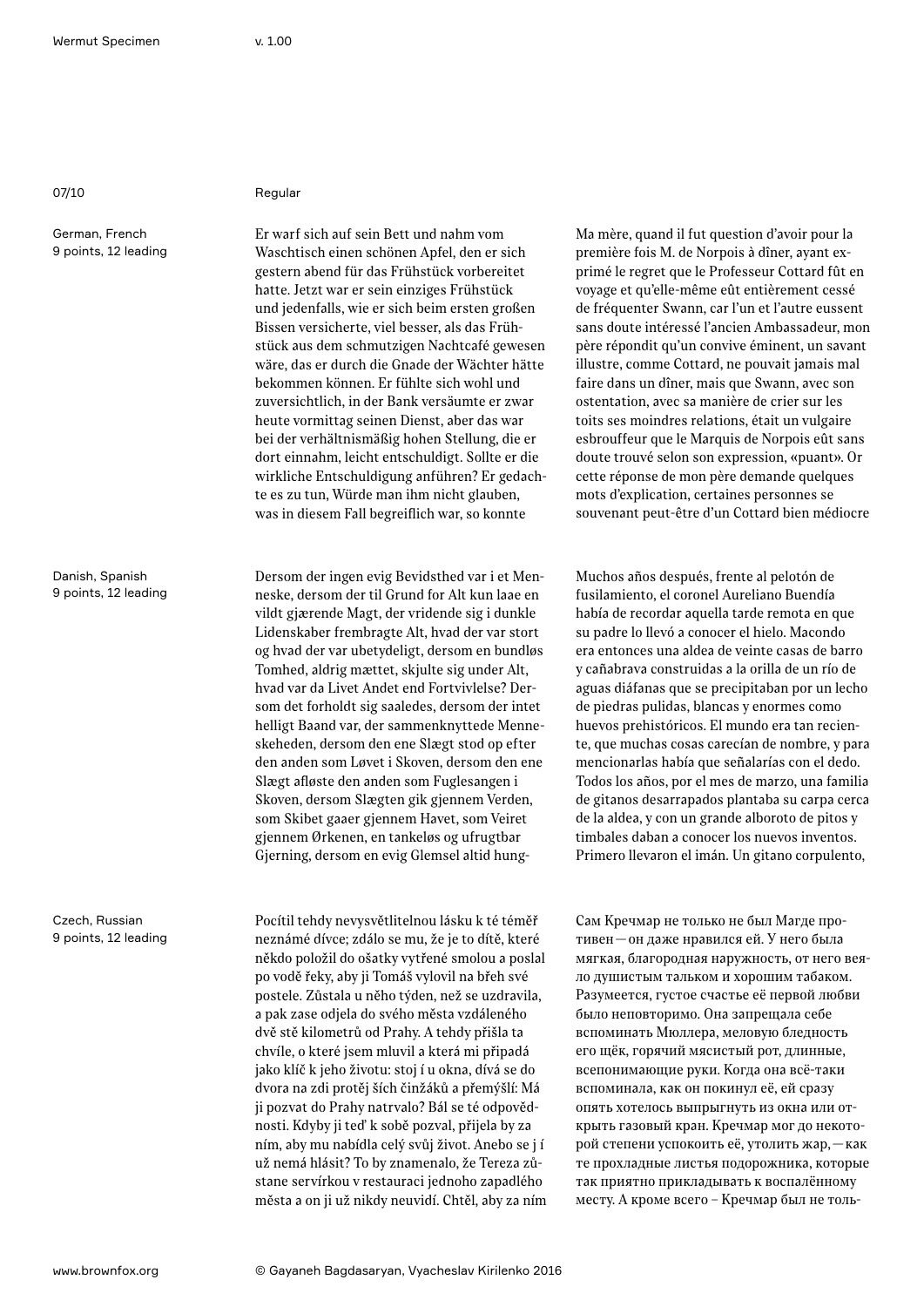08/10 Italic

### 48 points, 50 leading

### *The Norwegian historian Yngvar Nielsen was commissioned*

36 points, 40 leading

24 points, 28 leading

*Yngvar Nielsen was commissioned by the Norwegian government in 1889 to determine this*

*The Norwegian historian* 

*The Norwegian historian Yngvar Nielsen was commissioned by the Norwegian government in 1889 to determine this question in order to settle the contemporary question of Sami land rights. He concluded that the Sami had lived no further south than Lierne in*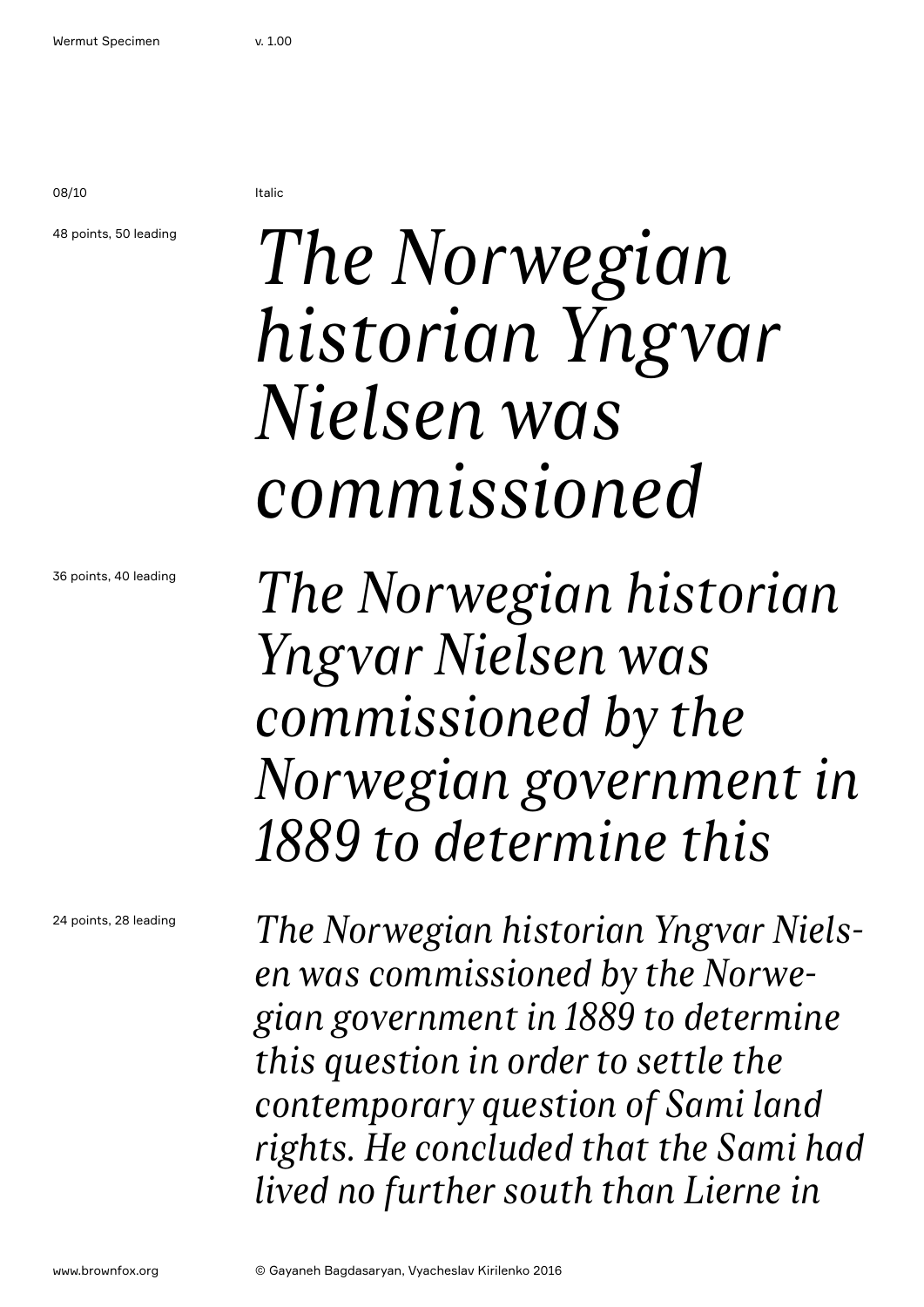09/10 Italic

14 points, 18.5 leading 12 points, 16 leading 9 points, 12 leading *The Norwegian historian Yngvar Nielsen was commissioned by the Norwegian government in 1889 to determine this question in order to settle the contemporary question of Sami land rights. He concluded that the Sami had lived no further south than Lierne in Nord-Trøndelag county until around 1500, when they had started moving south, reaching the area around Lake Femunden in the 18th century. This hypothesis is still accepted among many historians, but has been the subject of scholarly debate in the 21st century. In favour of Nielsen's view, it is pointed out that no Sami settlement to the south of Lierne in medieval times has left any traces in written sources. This argument is countered by pointing out that the The Norwegian historian Yngvar Nielsen was commissioned by the Norwegian government in 1889 to determine this question in order to settle the contemporary question of Sami land rights. He concluded that the Sami had lived no further south than Lierne in Nord-Trøndelag county until around 1500, when they had started moving south, reaching the area around Lake Femunden in the 18th century. This hypothesis is still accepted among many historians, but has been the subject of scholarly debate in the 21st century. In favour of Nielsen's view, it is pointed out that no Sami settlement to the south of Lierne in medieval times has left any traces in written sources. This argument is countered by pointing out that the Sami culture was nomadic and non-literary, and as such would not be expected to leave written sources. In recent years, the number of archaeological finds that are interpreted as indicating a Sami presence in Southern Norway in the Middle Ages, has increased. These includes founda-The Norwegian historian Yngvar Nielsen was commissioned by the Norwegian government in 1889 to determine this question in order to settle the contemporary question of Sami land rights. He concluded that the Sami had lived no further south than Lierne in Nord-Trøndelag county until around 1500, when they had started moving south, as such would not be expected to leave written sources. In recent years, the number of archaeological finds that are interpreted as indicating a Sami presence in Southern Norway in the Middle Ages, has increased. These includes foundations in Lesja, in Vang in Valdres and in Hol and Ål in Hallingdal. Proponents of the Sami interpreta-*

*reaching the area around Lake Femunden in the 18th century. This hypothesis is still accepted among many historians, but has been the subject of scholarly debate in the 21st century. In favour of Nielsen's view, it is pointed out that no Sami settlement to the south of Lierne in medieval times has left any traces in written sources. This argument is countered by pointing out that the Sami culture was nomadic and non-literary, and* 

*tions of these finds assume a mixed populations of Norse and Sami people in the mountainous areas of Southern Norway in the Middle Ages. Up to around 1500 the Sami were mainly fishermen and trappers, usually in a combination, leading a nomadic lifestyle decided by the migrations of the reindeer. Around 1500, due to excessive hunting, again provoked by the fact that the Sami had to pay taxes to Norway, Sweden and Russia, the*